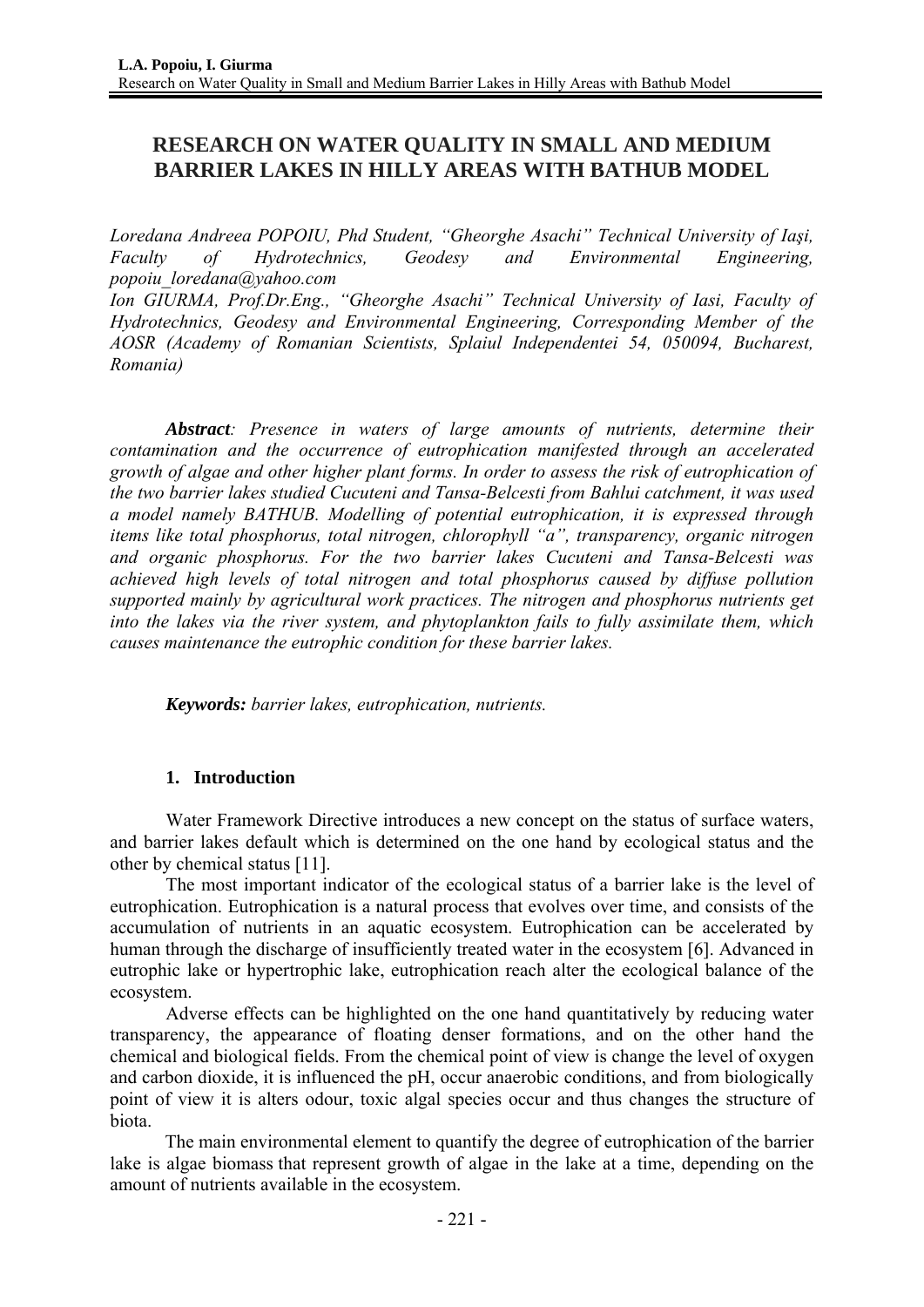To assess trophic conditions and categorization of waters, Vollenweider in 1971 recommended using two criteria, namely concentrations of phosphorus and nitrogen. Hutchinson in 1973 proposed as a criterion to assess eutrophication the transparency and water colour.

The values for total nitrogen and total phosphorus defining the trophic status of a lake are given in Table 1.

| Number | Stage food         | N total, $mg/l$ | P total, $mg/l$ |
|--------|--------------------|-----------------|-----------------|
|        | Ultra-oligotrophic | $< \! 0.2$      | < 0.005         |
|        | Oligotrophic       | $0,2-0,4$       | $0.005 - 0.01$  |
|        | Mesotrophic        | $0,4-0,65$      | $0.01 - 0.03$   |
|        | Eutrophic          | $0,65-1,5$      | $0.03 - 0.1$    |
|        | Hypertrophic       | >1.5            |                 |

Table 1. Indicators of eutrophication in barrier lakes [7]

These criteria cannot be applied to all categories of waters. Thus in accordance with European requirements for natural lakes and barrier lakes are proposed as criteria for the classification of waters following parameters: P total, N total, primary production average in the growing season, primary production annual, maximum biomass of phytoplankton in the photic zone, chlorophyll "a", the minimum oxygen saturation and the capacity of the aerobic digestion.

#### **2. Additions**

Physicochemical, biological, microbiological characteristics of barrier lakes studied, Cucuteni and Tansa-Belcesti, are dependent on the quality characteristics of the Bahlui catchment, likely to diffuse pollution of nitrogen and phosphorus nutrients practices derived from agro-technical works, and to pollution from punctual sources resulting from effluents of agglomerations.



Fig.1. The barrier lake Cucuteni – Water Basinal Administration Prut-Barlad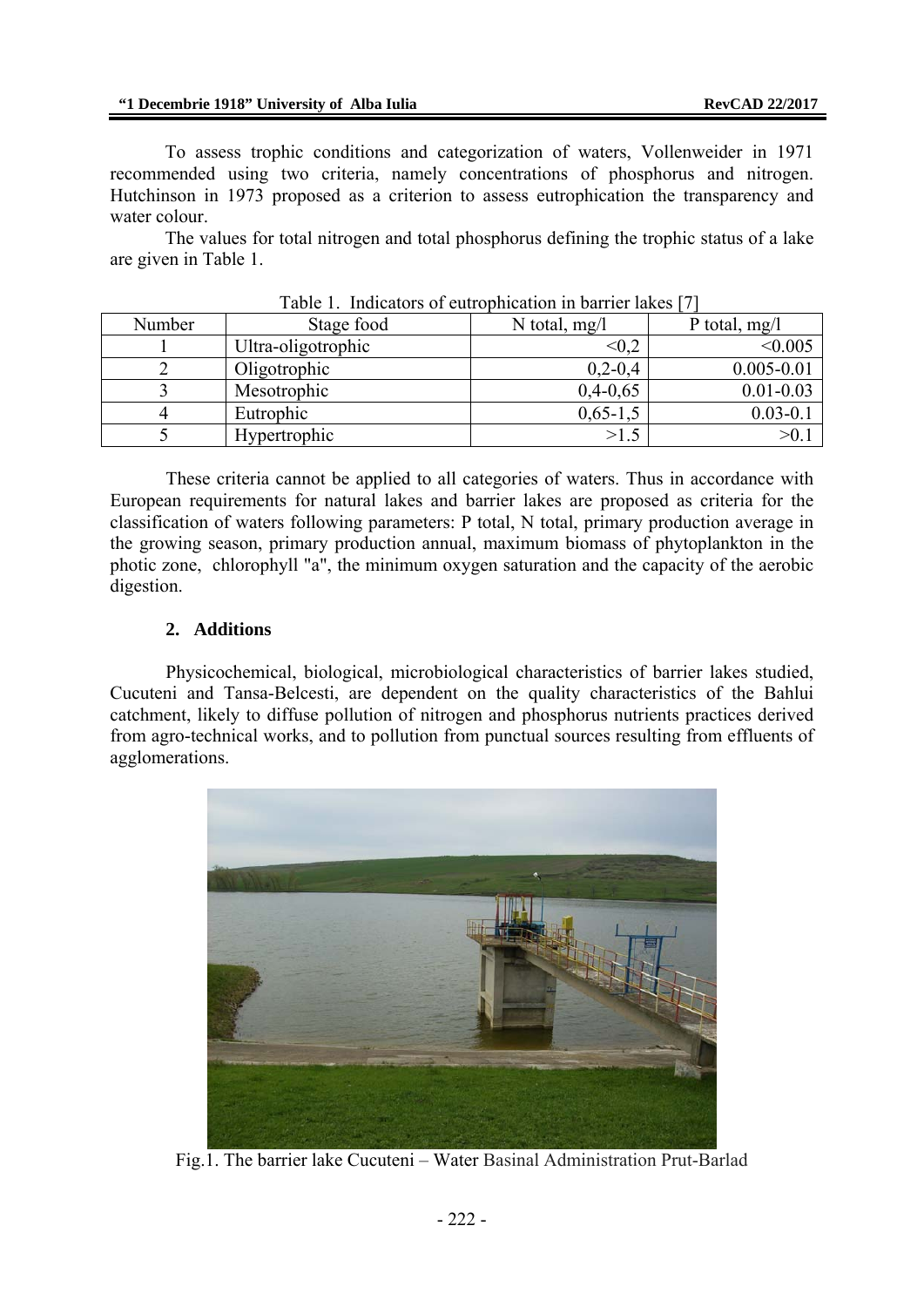Barrier lake Cucuteni (Fig.1) is part of the waterworks in the Bahlui catchment. The dam with barrier lake are located on the Voinesti River, right tributary of the Bahlui River, on the territory of town Cogeasca, Letcani, Iasi County. The barrier lake Cucuteni, aims to mitigate flood waves that propagate in the catchment Voinesti, in flood defence of agricultural land downstream of the dam and civil and industrial engineering located in the floodplain of the Bahlui River, downstream from Letcani and the lowlands of Iasi [9].

 In Table 2 we can observe the ecological potential evolution of barrier lake Cucuteni in 2012-2015, by monitoring biological elements, physicochemical general elements and specific pollutants.

| <b>Ecological potential of water</b> | 2012          | 2013          | 2014          | 2015     |
|--------------------------------------|---------------|---------------|---------------|----------|
| body in terms of:                    |               |               |               |          |
| Biological elements                  | Good          | Good          | Good          |          |
| General physico chemical             | Moderate      | Moderate      | Moderate      | Moderate |
| elements                             |               |               |               |          |
| Specific pollutants                  | Good          | Good          | Good          |          |
| Integrated assessment of             | Moderate      | Moderate      | Moderate      |          |
| ecological potential of water        |               |               |               |          |
| body                                 |               |               |               |          |
| Elements that led to attainment      | Status of     | Status of     | Status of     |          |
| of the quality objective             | oxygen,       | oxygen,       | oxygen,       |          |
|                                      | acidification | acidification | acidification |          |
|                                      | conditions    | conditions    | conditions    |          |
|                                      | and nutrients | and nutrients | and nutrients |          |
| Chemical status                      |               |               |               |          |

|  |  | Table 2. Ecological potential evolution of barrier lake Cucuteni [7] |  |
|--|--|----------------------------------------------------------------------|--|
|  |  |                                                                      |  |



Fig.2. Variation of total nitrogen and total phosphorus in barrier lake Cucuteni in 2010-2014 middle lake – Data obtained from Water Basinal Administration Prut-Barlad

If we analyse the measured values of total nitrogen in the period 2010-2014, as shown in Fig.2, from the lake Cucuteni, there was a decrease in 2011, then values have a tendency to increase, reaching the maximum in 2014 of 2,19 mg/l. In terms of total phosphorus measured values, they vary slightly in 2010-2014.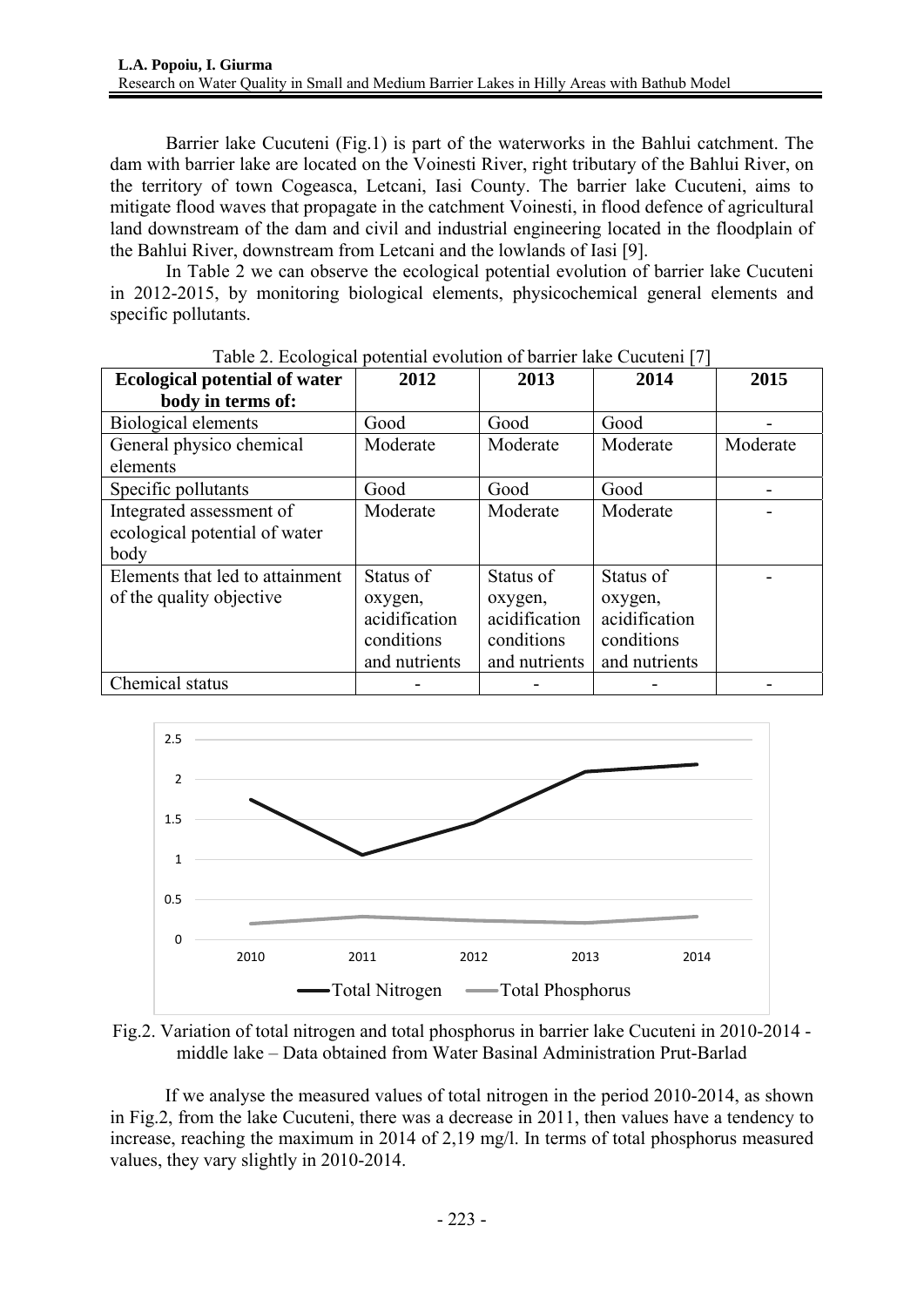Another parameter followed to establish the degree of eutrophication from barrier lakes Cucuteni is transparency whose values are varied relatively low in the period 2010-2014 as shown in Fig.3.



Fig.3. Variation of transparency in 2010-2014 in the barrier lake Cucuteni- middle lake – Data obtained from Water Basinal Administration Prut-Barlad



Fig.4. Variation of "chlorophyll a" in 2010-2014 in the barrier lake Cucuteni - middle lake – Data obtained from Water Basinal Administration Prut-Barlad

The differences that arise in the period 2010-2014 of total nitrogen above reveal that the rate of pollutants transport, especially of those from diffuse sources is supported. This is confirmed by the higher values of "chlorophyll" as they were highlighted in Fig. 4.



Fig.5. The barrier lake Tansa-Belcesti – Water Basinal Administration Prut-Barlad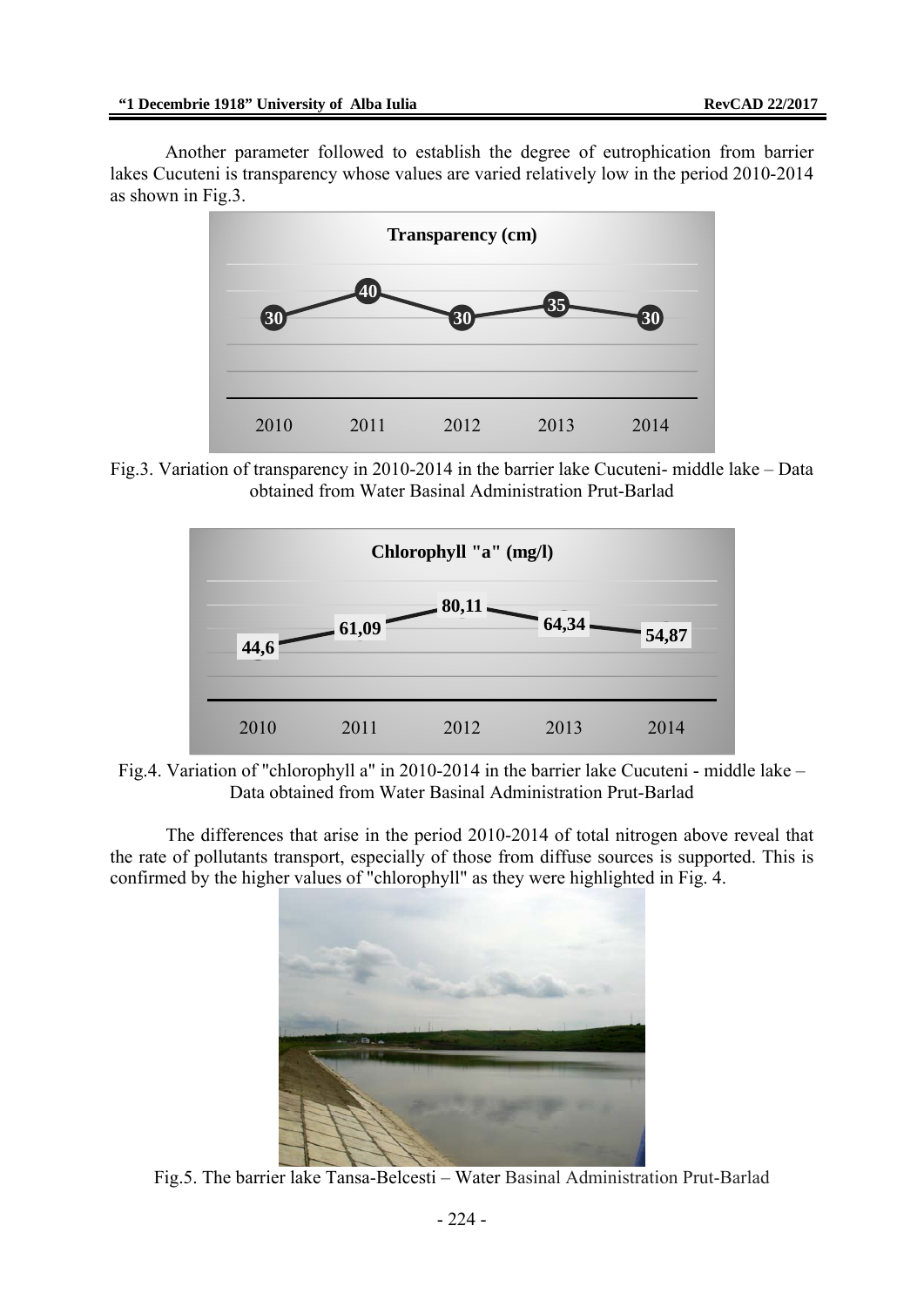Barrier lake Tansa-Belcesti (Fig.5) is done on the Bahlui River, in the village of Tansa, common Belcesti and it is used to supply water to the Belcesti village, but for irrigation and flood protection too. The barrier lake Tansa-Belcesti ensure with other hydraulic works the flood protection of Iasi [10].

 In Table 3 we can observe the evolution of the ecological potential of the barrier lake Tansa-Belcesti in 2012-2015, by monitoring biological elements, physicochemical general elements and specific pollutants.

| <b>Ecological potential</b> | 2012           | 2013     | 2014           | 2015    |
|-----------------------------|----------------|----------|----------------|---------|
| of the water body in        |                |          |                |         |
| terms of:                   |                |          |                |         |
| Biological elements         | Good           |          | Good           | Maximum |
| General physico -           | Moderate       | Moderate | Moderate       | Good    |
| chemical elements           |                |          |                |         |
| Specific pollutants         | Good           | Good     | Good           | Good    |
| Integrated assessment       | Moderate       |          | Moderate       | Good    |
| of ecological potential     |                |          |                |         |
| of the water body           |                |          |                |         |
| Elements that led to        | Status of      |          | Status of      |         |
| attainment of the           | oxygen,        |          | oxygen,        |         |
| quality objective           | acidification  |          | acidification  |         |
|                             | conditions and |          | conditions and |         |
|                             | nutrients      |          | nutrients      |         |
| Chemical status             | Good           | Good     | Good           | Good    |

Tabel 3. Ecological potential evolution of barrier lake Tansa-Belcești [7]



Fig.6. Variation of total nitrogen during 2010-2015 in barrier lake Tansa-Belcesti in three sections of monitoring - Data obtained from Water Basinal Administration Prut- Barlad

If we analyse the measured values of total nitrogen during 2010-2015 in barrier lake Tansa-Belcesti, as shown in Fig.6 there is a significant variation those determined in the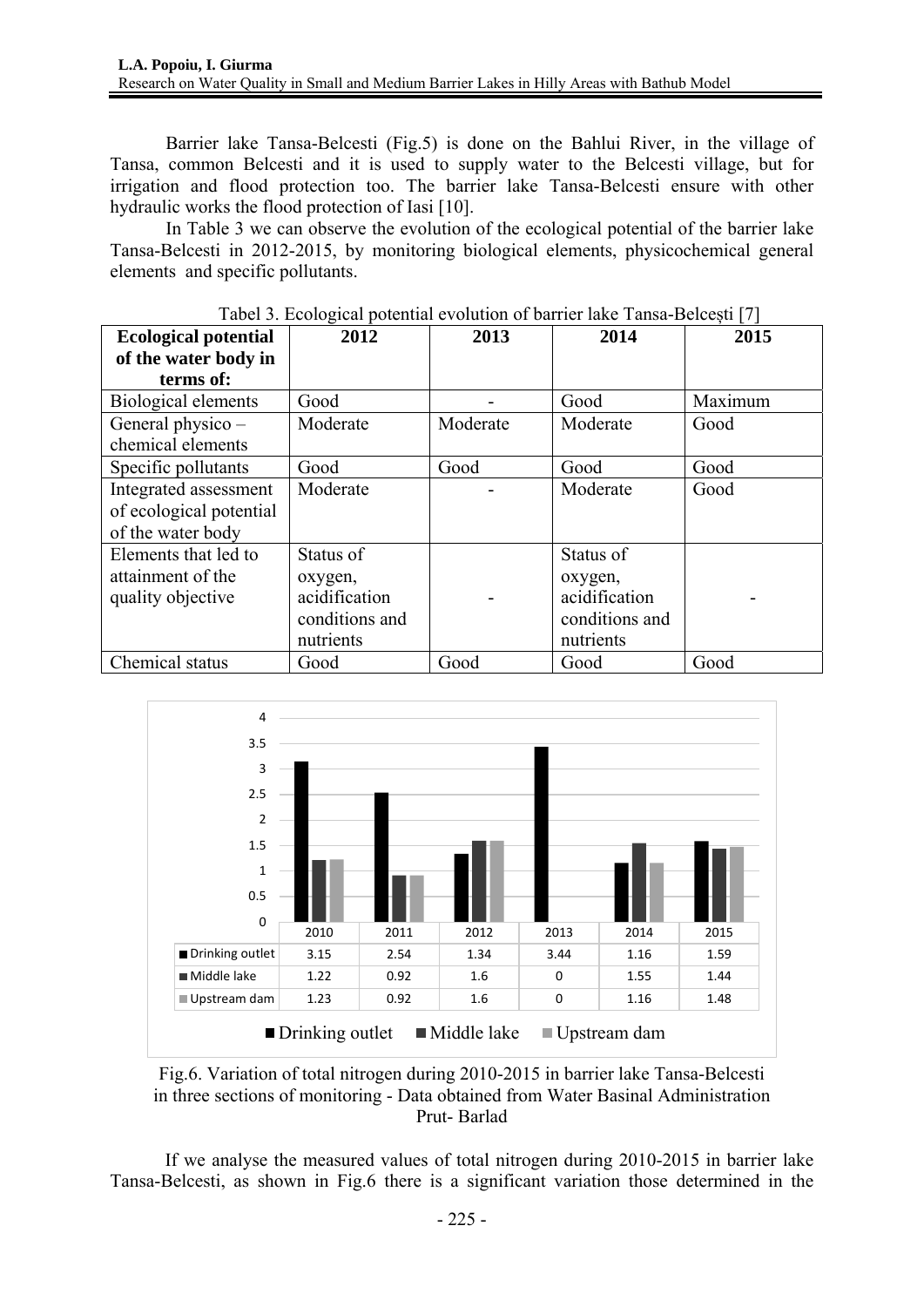section mains drinking, while in the other section: middle lake and upstream dam, values remain mostly steady. Also highs total nitrogen's shall be determined in drinking outlet section.



Fig.7. Variation of total phosphorus during 2010-2015 in barrier lake Tansa-Belcesti in three sections of monitoring - Data obtained from Water Basinal Administration Prut-Barlad

If we analyse the measured values of total phosphorus during 2010-2015 in barrier lake Tansa-Belcesti, as shown in Fig. 7 observed that the highest values were determined in 2012, in all three sections of monitoring.

Also in the barrier lake Tansa-Belcesti, values of transparency vary slightly in monitoring sections, this is shown in Fig. 8.



Fig.8. Variation of transparency during 2010-2015 in barrier lake Tansa-Belcesti - Middle lake and upstream dam - Data obtained from Water Basinal Administration Prut- Barlad

In order to assess the risk of eutrophication of the two barrier lakes Cucuteni and Tansa-Belcesti, can be used a quality model for lakes, BATHUB, that consider mass balance of nitrogen and phosphorus nutrients. Modelling of potential eutrophication, it is expressed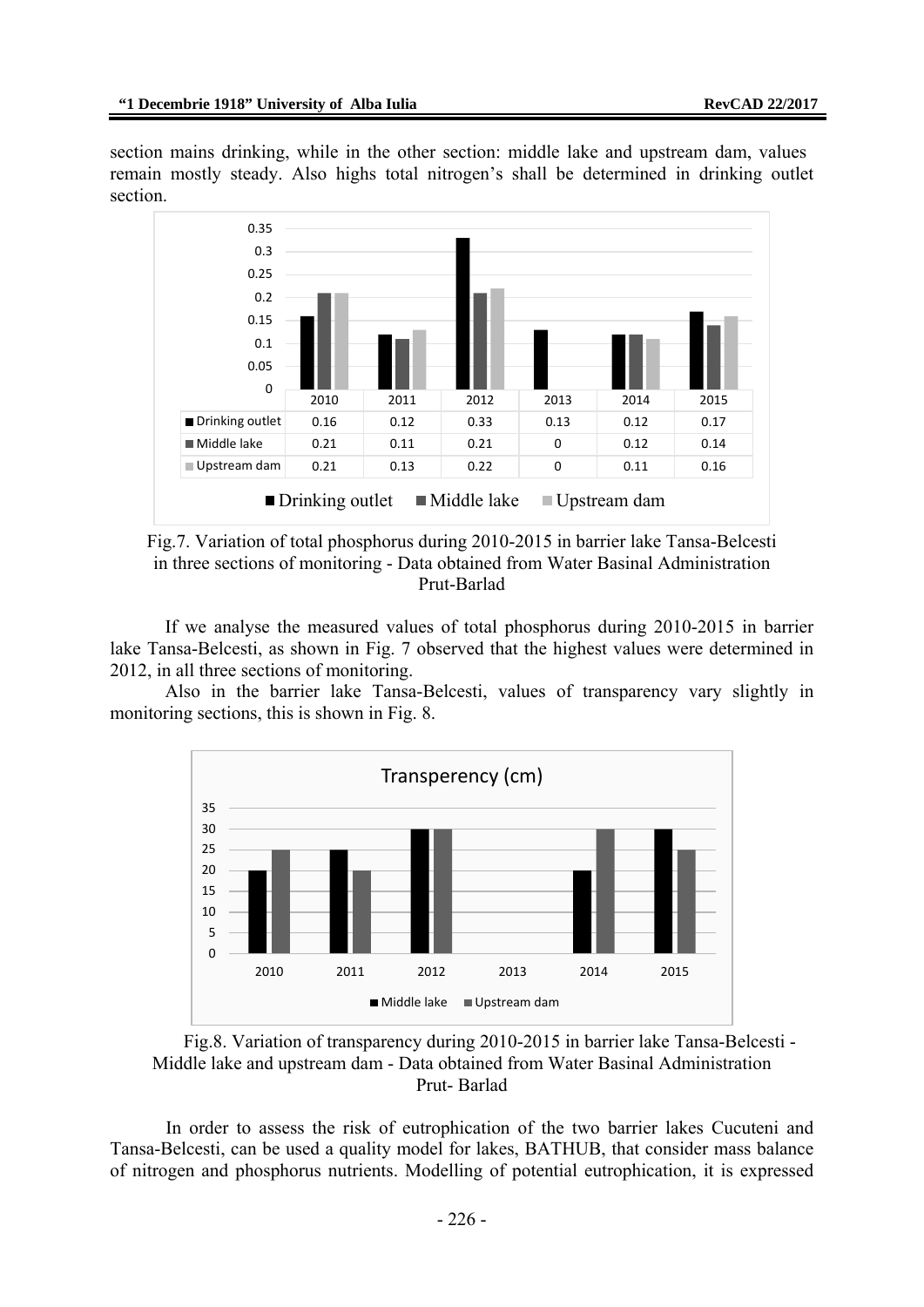through items like total phosphorus, total nitrogen, "chlorophyll a", transparency, organic nitrogen and organic phosphorus. These variables are simulated using empirical relationships, nitrogen and phosphorus dynamics modelling is based on a combination order kinetic models 1 and 2 [5]. BATHUB model involves dividing the barrier lake into different segments/sections if conditions vary enough to justify this.

To rolling model I used available data from monitoring that were purchased from Water Basinal Administration Prut-Barlad.

For barrier lake Cucuteni it was defined one section, namely middle lake, because only in this point water samples were taken to observe the quality of the barrier lake, while for barrier lake Tansa-Belcesti are defined 3 sections: tail lake, middle lake and upstream dam. For each section it is necessary to introduce morphometric data and water quality data (catchment area, bathymetry of reservoir, rate of inflow as well as the quality of water entering the water body from the hydrographical network, chemical characteristics of bottom sediments).

The BATHUB model require also accurate hydrological conditions for the area where the barrier lake is located, including precipitation and evapotranspiration. Later introduce water quality data from existing monitoring.

Following the simulation of water quality from barrier lake Cucuteni with BATHUB model, were obtained data on mass balance for defined section - the middle lake - section 1, as shown in Table 4 and Table 5.

| <b>Components</b> | <b>TOTAL - N</b>            |       | <b>Segment 1</b> |              |         |
|-------------------|-----------------------------|-------|------------------|--------------|---------|
|                   | Flow $(\% )$<br><b>Flow</b> |       | Load             | Load $(\% )$ | Conc.   |
|                   | (hm <sup>3</sup> /yr)       |       | (kg/yr)          |              | (mg/m3) |
| Rainfall          | 1,30                        | $0\%$ | 1800             | $0\%$        | 1900    |
| Joining the       | 124724,5                    | 100%  | 694840523,5      | 100%         | 2600    |
| network           |                             |       |                  |              |         |
| <b>Total Flow</b> | 124724,5                    | 100%  | 694500120,0      | 100%         | 2600    |
| entered           |                             |       |                  |              |         |
| Debit             | 124724,5                    | 100%  | 676520000,0      | 99,62%       | 2550    |
| advection         |                             |       |                  |              |         |
| Diffuse flow      | $\overline{0}$              | $0\%$ | 2566011          | 0,38%        |         |
| Total flow        | 124724,5                    | 100%  | 679086011,0      | 100%         | 2550    |
| Evaporation       | 0,35                        | $0\%$ | $\theta$         | $0\%$        |         |
| Increasing        | $\boldsymbol{0}$            | $0\%$ | 12               | 0%           | 2550    |
| retention         |                             |       |                  |              |         |
| Retention         | $\boldsymbol{0}$            | $0\%$ | 100100           | 0,4%         |         |

Table 4. Results of mass balance for the middle section lake (Nitrogen)

| Table 5. Results of mass balance for the middle section lake (Phosphorus) |  |  |
|---------------------------------------------------------------------------|--|--|
|---------------------------------------------------------------------------|--|--|

| <b>Component</b> |      |                             | <b>TOTAL - P</b> |            | <b>Segment 1</b> |         |  |
|------------------|------|-----------------------------|------------------|------------|------------------|---------|--|
|                  |      | Flow $(\% )$<br><b>Flow</b> |                  | Load       | Load $(\% )$     | Conc.   |  |
|                  |      | (hm <sup>3</sup> /yr)       |                  | (kg/yr)    |                  | (mg/m3) |  |
| Precipitation    |      | 1.30                        | $0\%$            | 60         | $0\%$            | 140     |  |
| Rainfall         |      | 124724,5                    | 100%             | 49150000,0 | 100%             | 230     |  |
| Joining          | the  | 124724,5                    | 100%             | 49155200,0 | 100%             | 230     |  |
| network          |      |                             |                  |            |                  |         |  |
| Total            | Flow | 124724,5                    | 100%             | 49305000,0 | 99,77%           | 220     |  |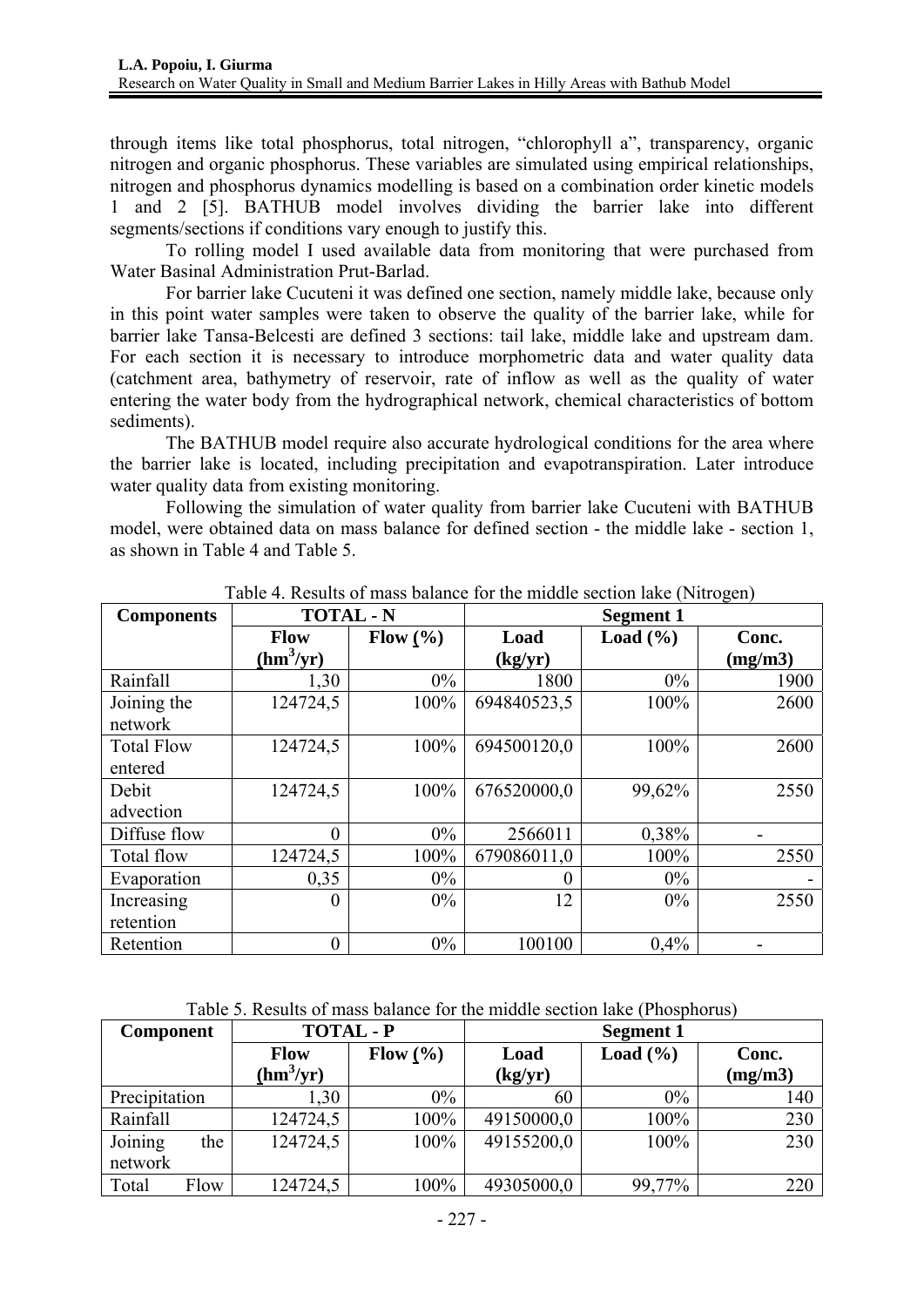| entered      |          |       |            |         |     |
|--------------|----------|-------|------------|---------|-----|
| Debit        | U        | $0\%$ | 112054     | 0,23%   |     |
| advection    |          |       |            |         |     |
| Diffuse flow | 124724,5 | 100%  | 49417054,0 | 100%    | 220 |
| Total flow   | 0,35     | $0\%$ |            | 0%      |     |
| Evaporation  | O        | $0\%$ | 3,3        | $0\%$   | 220 |
| Increasing   | 0        | $0\%$ | 10070      | $0.2\%$ |     |
| retention    |          |       |            |         |     |

From the results presented tabulated above were obtained that minor errors between measured values and simulated values.

Following the simulation water quality from barrier lake Tansa-Belcesti with BATHUB model were obtained mass balance data for three defined sections: tail lake section 1, middle lake - section 2 and upstream dam - section 3.

The following are shown graphically in Fig.9 and Fig.10 the results of the model compared with measured values.



Fig. 9. Changes in total nitrogen of barrier lake Tansa-Belcesti in three monitoring sections



Fig. 10. Changes in total phosphorus of barrier lake Tansa-Belcesti in three monitoring sections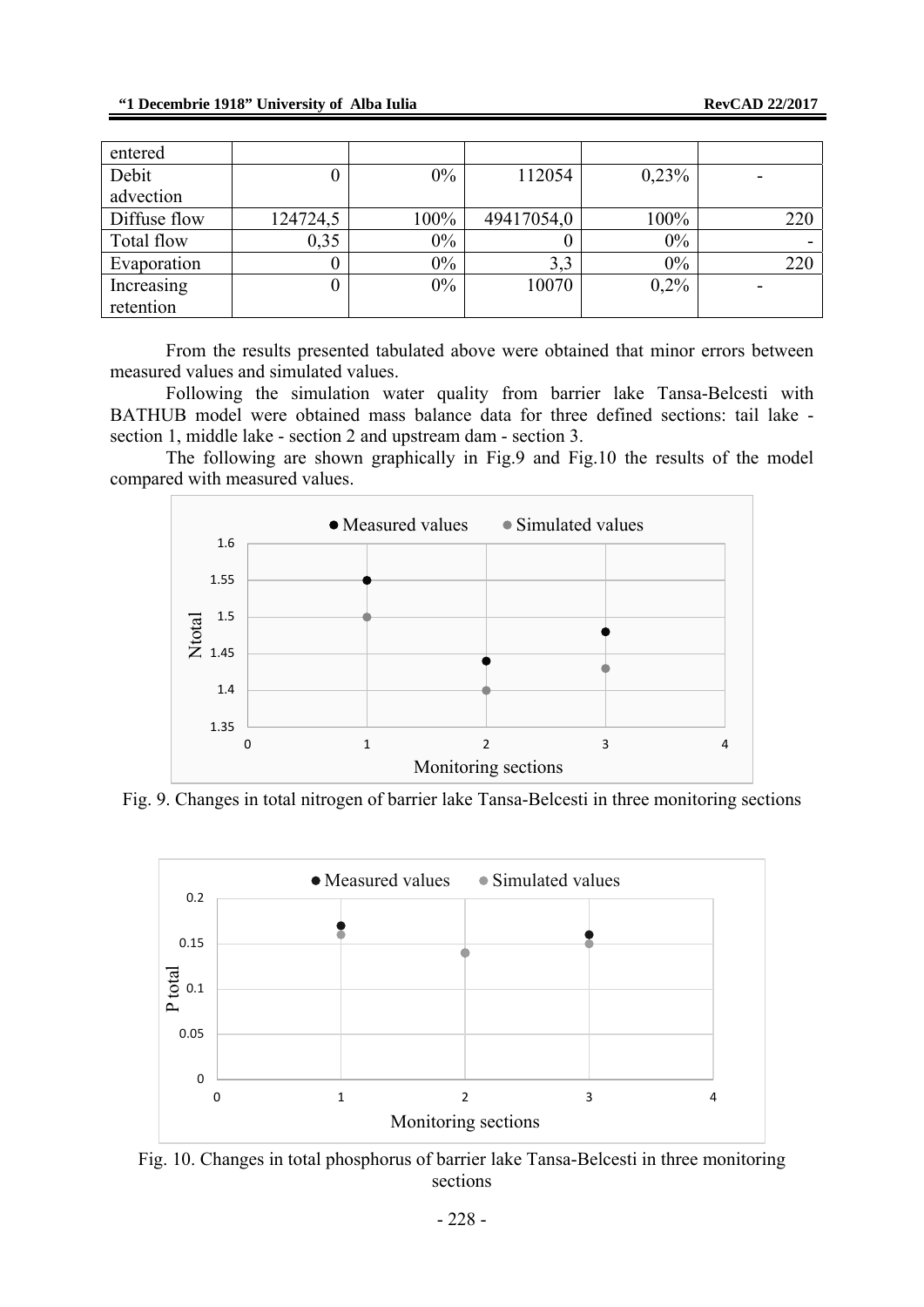The lowest results for total nitrogen and total phosphorus is recorded in middle section of the lake.

When analysing the values of transparency in the barrier lake Tansa-Belcesti as shown in Fig.11, there is a big difference between the spring season and the summer. The difference in transparency between the two seasons is 30 cm, more for the spring season, which is shown in the Figure below:

Lower values measured during the summer-autumn may be due to suspended solids in water and presence in the lake of aquatic organisms which are making up the plankton (in particular phytoplankton) and that is developed intensely during this period.



Fig.11. Variation of transparency in barrier lakeTansa-Belcesti

## **3. Conclusions**

Both the barrier lake Cucuteni, as well as barrier lake Tansa-Belcesti, it was achieved high levels of total nitrogen and total phosphorus, that fact claiming the diffuse pollution caused mainly by agricultural practices. Nutrients reach the lakes via the river system, and phytoplankton fails to assimilate them fully, causing maintaining the eutrophic conditions for this barrier lakes.

## **4. References**

- *1. Giurma I., Integrated Water Resource Management, Politehnium Iași, 2010;*
- *2. Jolankai G., Hidrological chemical and biological processes of contaminant transformation and transport in river and lake sistems, IHP- IV Project H-3.2, UNESCO Paris, 1992 and IHP-V Projects 8.1, 2.3, and 2.4, 2000 Venice Office;*
- *3. Jula G., Serban P., Monitoring and characterization of surface water quality in accordance with the Framework Directive 200/60/EC in the field of water, Magazine Hidrotehnica 46, 9, 324-329;*
- *4. Minea, I., Chemistry and lakes water quality assessment from southern hilly plain of Jijia –Bahlui basin;*
- *5. Păduraru C., Thesis Contributions to improve methods of monitoring water quality of surface resources, "Gheorghe Asachi" Technical University of Iasi, Faculty of Hydrotechnics, Geodesy and Environmental Engineering, 2012;*
- *6. Varduca, A., Water Quality Protection, H\*G\*A\*, București, 2000;*